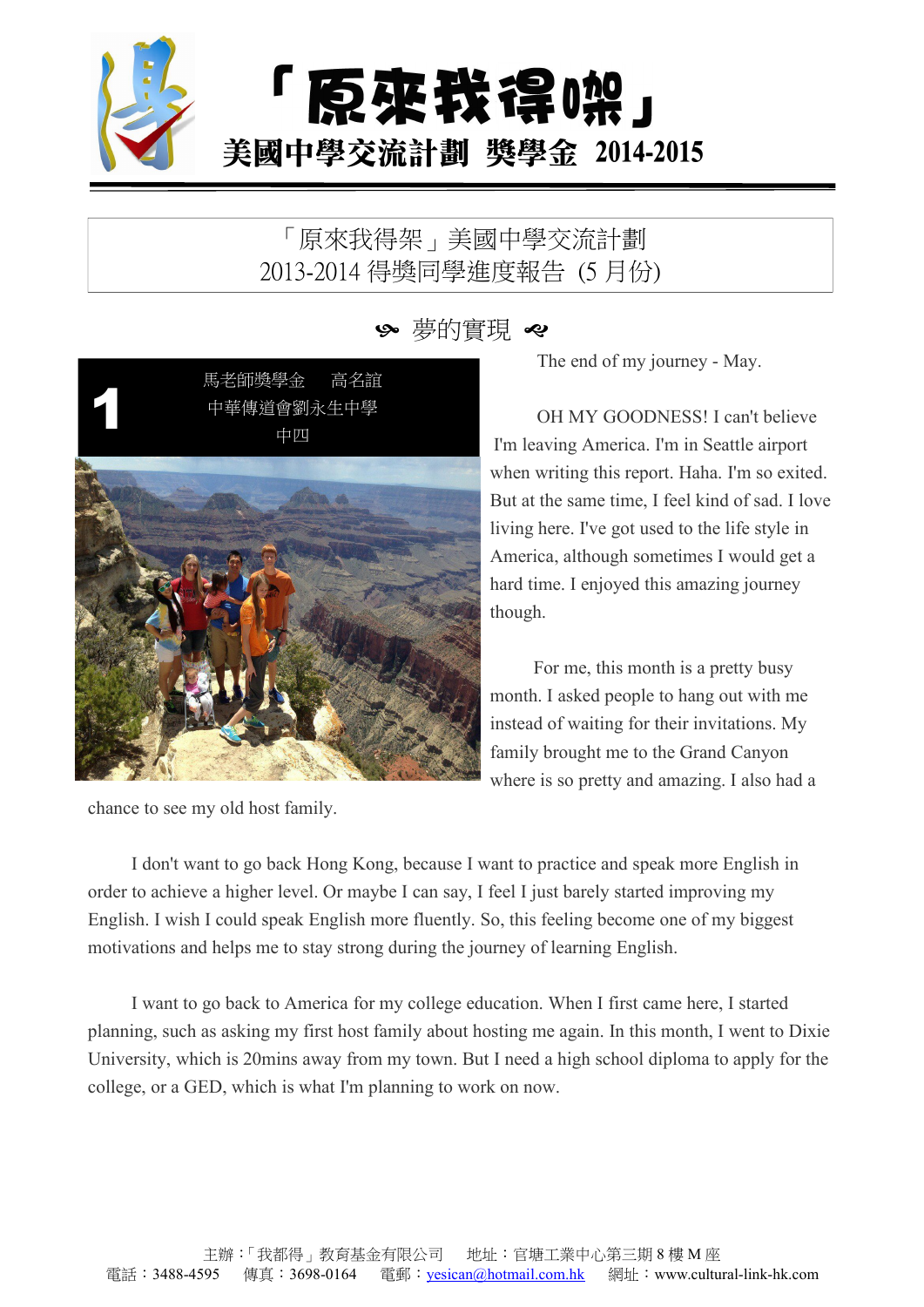

「原來我得晚」 美國中學交流計劃 獎學金 2014-2015



我們一定要經常聯絡聊天!她真可愛~

鮮魚行舊生獎學金 莫心怡 終於來到5月啦! 臨走前心裡面有種依依 不捨但又十分期待回家的感覺。可以拎到全A 回家真係不負家人朋友既期望! 中五 17 歲2 沙田循道中學 不捨但又十分期待回家的

> 在Florida生活的我,臨走前當然是天天游 泳以及去沙灘!真是曬到有一身健康的膚色回 家啦。

臨走前我們在家辦了一個early 18th birthday & going away party 邀請了十多位朋友 到家一同慶祝!遊游水,吃吃喝喝,拍拍照時 間過得特別快。

Host mum在我臨走前的一個星期常常跟我說她 捨不得我,告訴我她會十分懷念我在的時候,



鍾偉平獎學金 李曉靜 我認為這個月是最好的一個月。在五月的第一個禮拜 六便是prom,很多美國同學都很重視prom。我的一個好朋 中五 18 歲 友借了我一條裙給我去prom。我當日和朋友一起出去室外拍 照,吃飯然後一起去跳舞。非常的開心。prom完了之後大家 都去了post prom,這是給學生玩完prom之後的一個項目,是 為了防止學生參加完prom之後,會去其他地方喝酒然後做錯 事,所以學校設計這樣的項目給學生到學校參與。 3 玫瑰崗學校 六便是prom,很多美國同學者

> 很開心的,在prom之前,我的同學帶我認識多了一位 朋友,我和他一起去prom。平時我們在週末一起去玩,有一 次還去釣魚。

> 我的學校有一個senior banquet, senior class代表學校送 了我一本校刊,真的是一份很窩心的禮物,這樣我就可以永 遠記住這一年的故事,而且他們還做了一頁的專訪是關於我 的。然後大家都在我的校刊上寫滿了對我的寄語,真的勾起 了了我很多的回憶,我也很捨不得這個地方。我真的很想繼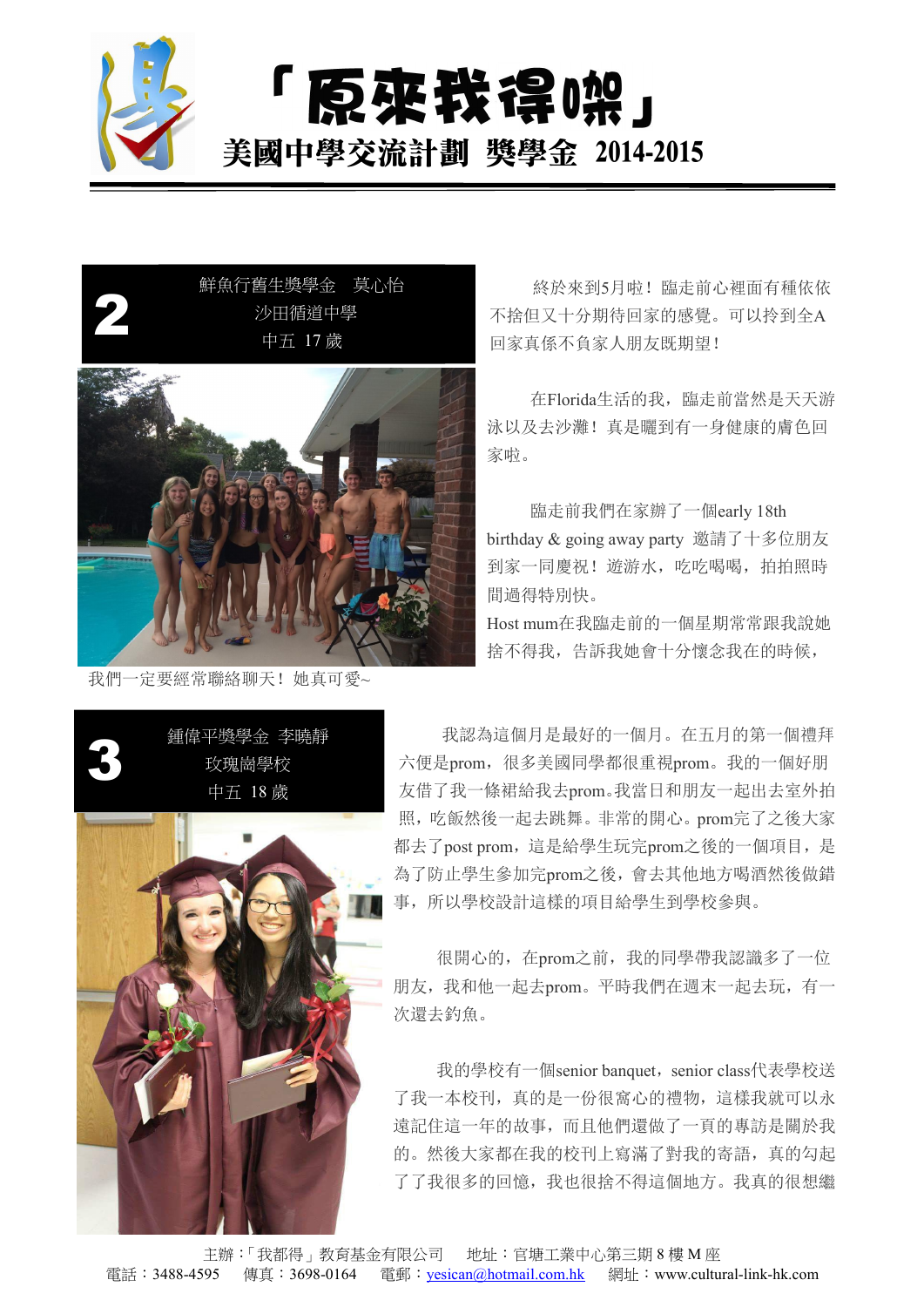

續在美國升讀大學,因為我覺得除了想繼續提升英文以外,還有很多東西都值得我在美國學習。所以 至我一來到美國就開始計劃升學之路,可惜的是我沒有Diploma。

這裏的考試形式非常自由,沒有一定要以書寫或考卷。我 的英文期末考試就是以面試的形式來考的。而且評分的並不是 老師,而是老師在外面請回來的人,他們是從某間公司來的, 在公司裏負責做面試篩選的。我們都對待這個面試非常認真, 老師只是提供了一些回答問題上的技巧和如何回答,甚至我們 被要穿上正式的衣服去面試。

在最後的幾日裏,我的寄宿家庭幫我舉辦了一次篝火派對 我還請了一些同學來邀請,他們真的待我如一家人,我和他們 的小孩子也玩得很融洽。雖然說正式來講我在美國的學校是一



個中五學生,但是因為我是交流生的身份,我可以參加graduation march。在畢業典禮上, 我還自薦 去給一個演講給大家,那個演講我轉杯了幾天,上面除了述說我的故事、文化差異和我的改變,還寫 滿了對這裡一切的感激之情與回憶,我真的很喜歡這間學校和那裡的人!畢業典禮完了之後,我的一 個好朋友還送了我一些畢業小禮物呢!我真的很開心能在我人生中抽出一年的時間來認識他們!

彭老師獎學金 俞典 寶血女子中學 中四 16 歲

距離回港的日子只有兩個星期,我異常興奮,同時也 很懷念在美國這一年的生活。ERDT交流機構給所有交流生 4 舉辦了一個派對,來自五湖四海的交流生聚集在一起互相 瞭解這一年中發生的趣事。區代表送了我們每個交流生獨 特的紀念品,感謝我們每個人的努力付出。特別是每個寄 宿家庭的熱心幫助,無怨無悔地照顧我們,帶我們遊山玩 水,積極學習我們國家的文化。我愛我寄宿家庭裏的每一 個成員,他們的善良與熱情十分打動我,我也因此慢慢學 會享受生活,學會感恩。最令我感動的是他們為我舉辦了 一個Farewell party,邀請了所有我在美國的朋友來參加。 他們為我做過的事實在太多,我唯有用更多日常行動來回 報,洗碗,拖地,一兩句親切的問候,在母親節的時候製 作手工賀卡給host mum,他們就已經很滿足,我也覺得開 心。 心。 心。 心。 心。 心。 心。 心。 心。 心。 心。 心。 心。 心。 心。 心。 心。 心。 心。 心。 心。 心。 心。 心。 心。 心。 心。 心。 心。 心。 心。 心。 心。 心。 心。 心。 心。

每當我遇到任何生活上或學習上的困難,我身邊的人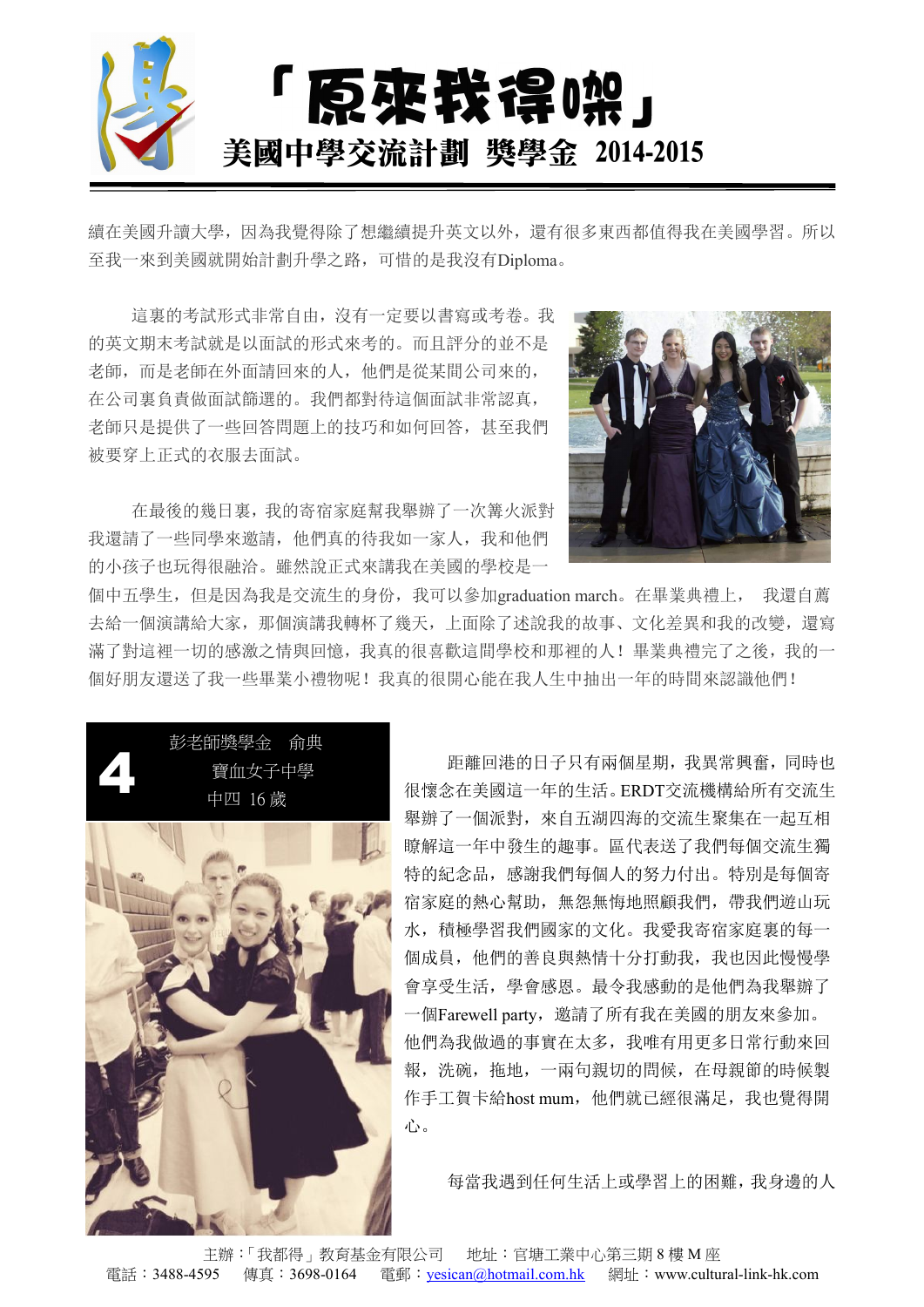

都很樂意幫助我,例如主動幫我打電話,為我提供大量資料,尊重我的意見和選擇……我並沒有期望 他們為我做這麼多,他們只是用行動證明瞭他們的心意。他們說我是一個善良,愛笑,勤奮的女孩, 這些幫助都是我應得的。我也為自己的快樂和努力感到自豪,更多的卻是他們給我的感動。

即將來臨的畢業季和暑假令許多朋友興奮,他們一一來向我道別。我的英文老師讚賞了我的專 心,努力和誠實,她給予了所有的信任給我。美國歷史老師對中國文化很有興趣,我們在這一年裏成 為了很好的朋友。儘管離開這所令人驚歎,令人懷念的美國高中很傷心,但我依然和這裡的人有聯繫, 這就足夠了,認識了他們,就是一輩子的朋友!

It's a home away from home.



Wow! This is the last report before I leave 史衛莎慈善基金獎學金 王安儀 Las Vegas. I really can't believe that I actually finished the exchange program. What a wonderful year! I still remember how shy I was in the beginning of the program, but as the time goes, I have became better than who I was. 文制沙遼普塞显突字显 工文展 Las vegas. I really can t believe that I actually<br>嘉諾撒培德書院 中四 15 歲 finished the exchange program. What a

> At the end of my school year, my school organized some award nights to praise the students with good performance during this year. Luckily, I was invited to join two of those award nights. However, I only went one of them since my exchange student closing ceremony was at the same night as the choir one. I knew that I was not very good at singing, but my choir teacher was so sweet to give the most international award to me on the other day. At the senior award night, my school invited all the exchange students to come and receive a certificate that proves we completed our exchange year successfully. It was funny that I didn't realize that my school has so many

exchange students. I never met some of them during the school time.